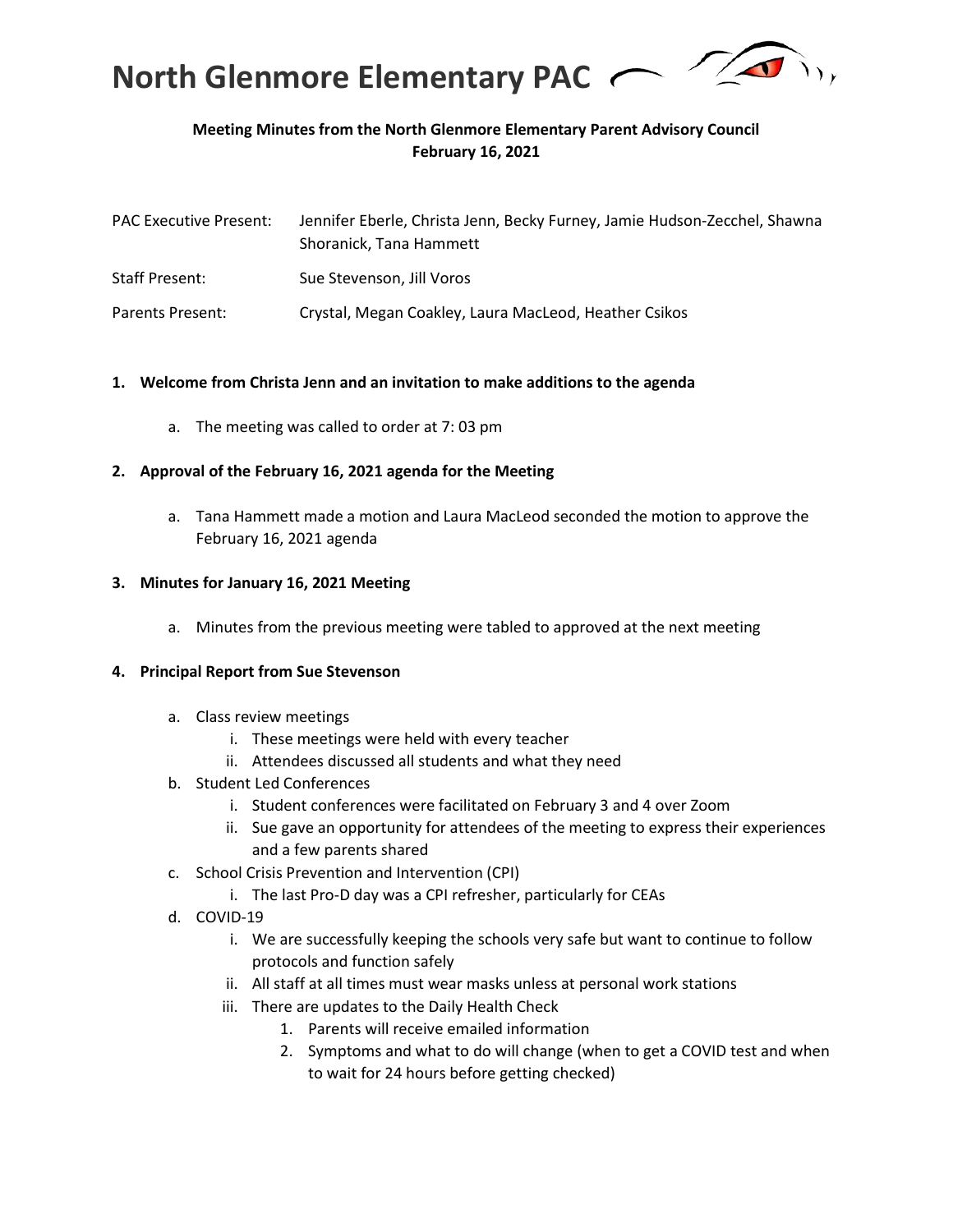

- iv. The library team was wiping down all books and one of the changes includes not needing to wipe books
- e. Andrew Allen: Artist in residence
	- i. Andrew Allen is a local musician who spent time with each of the grade 3-6 classes
	- ii. He created a new school song in collaboration with the students who wrote lyrics
	- iii. February 26 will be the "Launch Concert" of the new song
- f. Grade 6 Immunization Clinic was February 11 with no incidents
- g. Middle School Development Instrument (MDI)
	- i. Surveyed grade 5's
	- ii. The data will be used to support learners
- h. Foundation Skills Assessment (FSA)
	- i. The FSA will be assessing Grade 4 students
	- ii. Teachers are working to keep the testing student-friendly
	- iii. The assessment collects data to help guide the school in changes and improvements in the education process
- i. Reporting & Assessment
	- i. Term 2 report cards will be sent home Thursday, March 11
	- ii. Jill A parent goal-setting component will be introduced next year as part of the reporting process
- j. NGE Mission Statement
	- i. It was created 10 years ago
	- ii. Now there is a new curriculum, and because of a changing education and changing world, the Mission Statement will be re-evaluated
	- iii. Parents are encouraged to review the Mission statement on the website to discuss potential wording changes that can capture what we want to do with students moving forward, perhaps including Growth Mindset
	- iv. Will be discussed at future meetings
- k. Early Learning For Families (ELFF)
	- i. Wednesday, April 21, 4:00 to 5:00 pm
	- ii. ELFF is for families with children aged 3 to 4 and entering Kindergarten next year, giving them information and tips to prepare for Kindergarten entry
	- iii. Normally it is held at the school and kids have a chance to engage in some learning and activities
	- iv. This year ELFF will be in Zoom meeting form to discuss early learning concepts
	- v. Later a bag with take-home activities for the kids will be available to pick up
- l. Registration
	- i. Currently there are 575 students enrolled at NGE
	- ii. Approximately 600 students are predicted to be enrolled next year
	- iii. Fortunately, NGE will not need more portables or space there is enough space and with some movement of students NGE can accommodate the additional students
	- iv. After Spring Break, Principal Sue Stevenson and Vice Principal Jill Voros will go to SD23 to discuss needs for support staff (Library, Learning Assistance, etc.) to accommodate the growing student number
- m. Battle of the Books
	- i. Students are excited about the Battle of the Books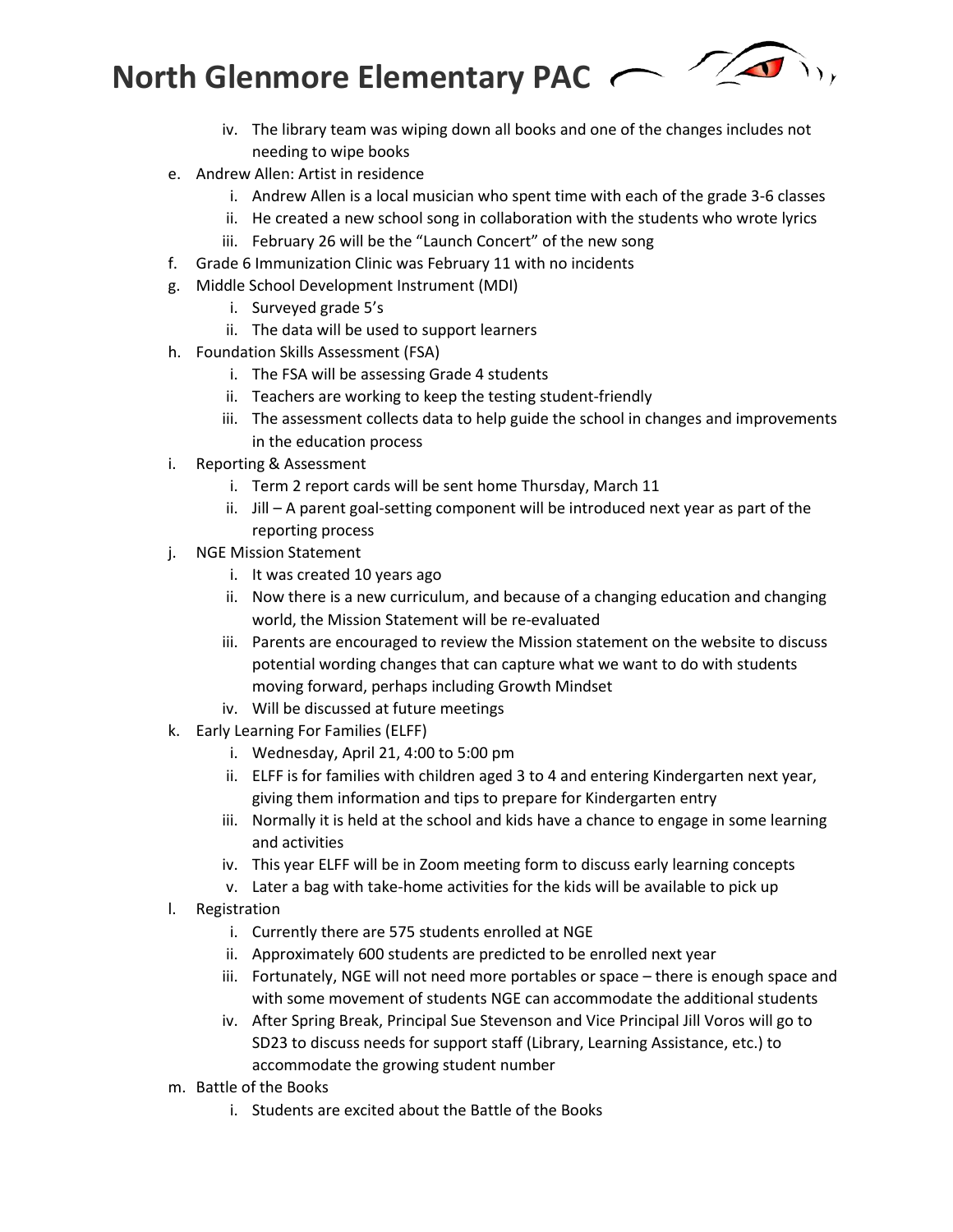

- ii. It will wrap up April 22 (also Earth Day)
- n. February: the month of caring, kindness and wellness
	- i. Moose Hide Campaign Violence Against Indigenous Women
		- ii. Harmony Day February 17
			- 1. Focused on how we can help each other
			- 2. Focused on understanding and awareness
			- 3. Teachers will incorporate classroom activities to celebrate
	- iii. Pink Shirt Day February 24
- o. Morning Student Line Up Procedures
	- i. NGE would like students to be spread out a bit more
	- ii. In coming days, teachers will choose different spaces for the classroom students to line up to avoid the crowding – some will remain in the field; this includes lining up for recess and lunch breaks
	- iii. Correspondence will be going out to tell parents where the new line ups will be before and after school
	- iv. Another change: when entering school grounds from the south side, coming through the passageway between the school and the portables, people will be redirected around the outside of the portables to accommodate the Kindergartens lining up outside their classrooms
- p. Opened up for questions and discussion with PAC members and attendees
	- i. Tana Parents were wondering why Orange Shirt day was not overtly recognized
		- 1. Jill Orange Shirt day was in the fall and consisted more of a classroombased recognition of the day; Pink Shirt day will be celebrated similarly, different from previous school-wide gatherings

#### **5. President's Report from Jennifer Eberle**

a. Jennifer was not present for the majority of the meeting, but had nothing to report via Christa Jenn who was chairing the meeting on her behalf; Jennifer joined the meeting at 7:45 pm

#### **6. Vice President's Report by Christa Jenn**

- a. Jennifer sends her regrets for her inability to attend
- b. PAC Received mail from the Central Okanagan Bursary and Scholarship Society (COBSS) thanking NGE PAC for our contribution this year

#### **7. Treasurer's Report by Shawna Shoronick**

a. Nothing to report

#### **8. Fun Lunch Report by Jamie Zecchel**

a. The Greenery gift card fundraiser sold 140 gift cards through the Fun Lunch website; PAC was meant to sell only 100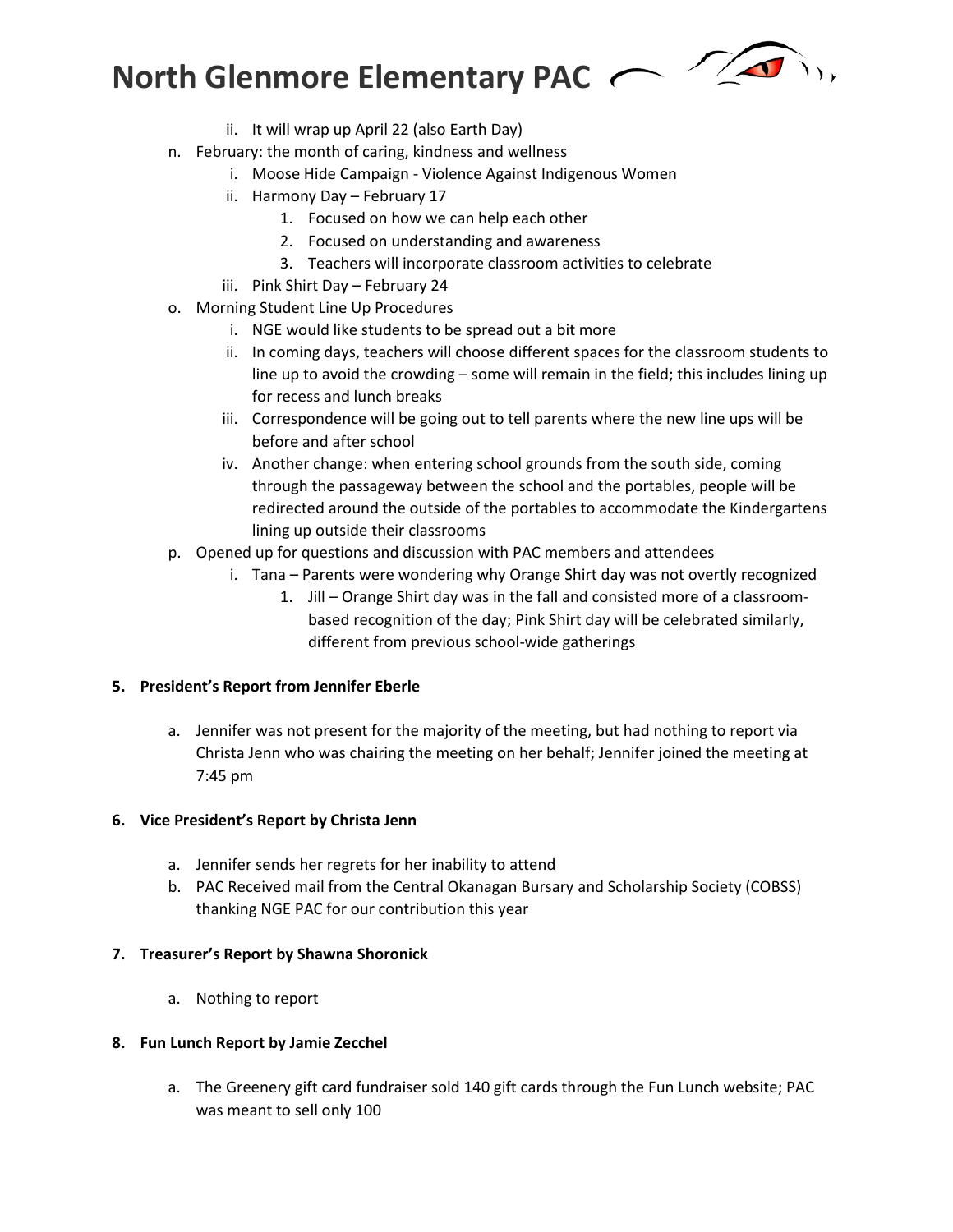

# b. Yearbooks

- i. The yearbooks are on the website there are 8 sold, but there has been no announcement yet that they are available
- ii. Jamie will ask if anyone wants to take over the Yearbook coordinator position as the last Yearbook coordinator is no longer doing it
- iii. A message will go out over Hot Lunch site and Jill will add this announcement to the NGE website

# **9. Fundraiser Coordinator's Report by Tana Hammett**

- a. There was mention last meeting about the West Coast Seeds fundraiser as an option, but the deadline was earlier than anticipated and had passed
- b. The Greenery Garden Center gift card fundraiser
	- i. The goal was 100 cards at \$25 each and PAC sold 140 cards
	- ii. Gift Cards will be sent out February 26
- c. Next fundraiser T-Bones gift cards
	- i. Megan Coakley did this fundraiser in the past with grade 6's
	- ii. PAC receives 15% per gift card
	- iii. Tana proposed selling \$25, \$50, \$100 and \$150 cards on the Fun Lunch website
	- iv. The fundraiser will be open February 22 to March 12; that way it can include the suggestion to order Easter ham or turkey
	- v. Delivery will be March 31
	- vi. Buyers can pay by cheque
- d. Photography fundraiser proposed
	- i. Last year's photography fundraiser was a negative experience which included chasing down payments and other difficulties with a photographer who handled the logistics quite unprofessionally
	- ii. Peter Joyce Photography
		- 1. Tana discovered Peter Joyce, who was employed with Mountain West Studios for a number of years (a photography company that takes school photos)
		- 2. Peter knows Mr. Bowen and has reference letters from several schools
	- iii. Details of the Outdoor Family Portrait fundraiser
		- 1. The cost is \$75 per family and \$25 goes back to PAC
		- 2. There are no upselling extras
		- 3. Families receive 20 digital files which will be provided through DropBox for download
	- iv. Tana would like to aim for Mother's Day in April
	- v. She will forward the information to PAC to discuss later

# **10. Questions and Discussion**

a. Sue Stevenson – Last month she sent out PAC and fundraising information via the monthly Newsletter but heard that parents don't read it; Sue asked for suggestions regarding best platforms to communicate to parents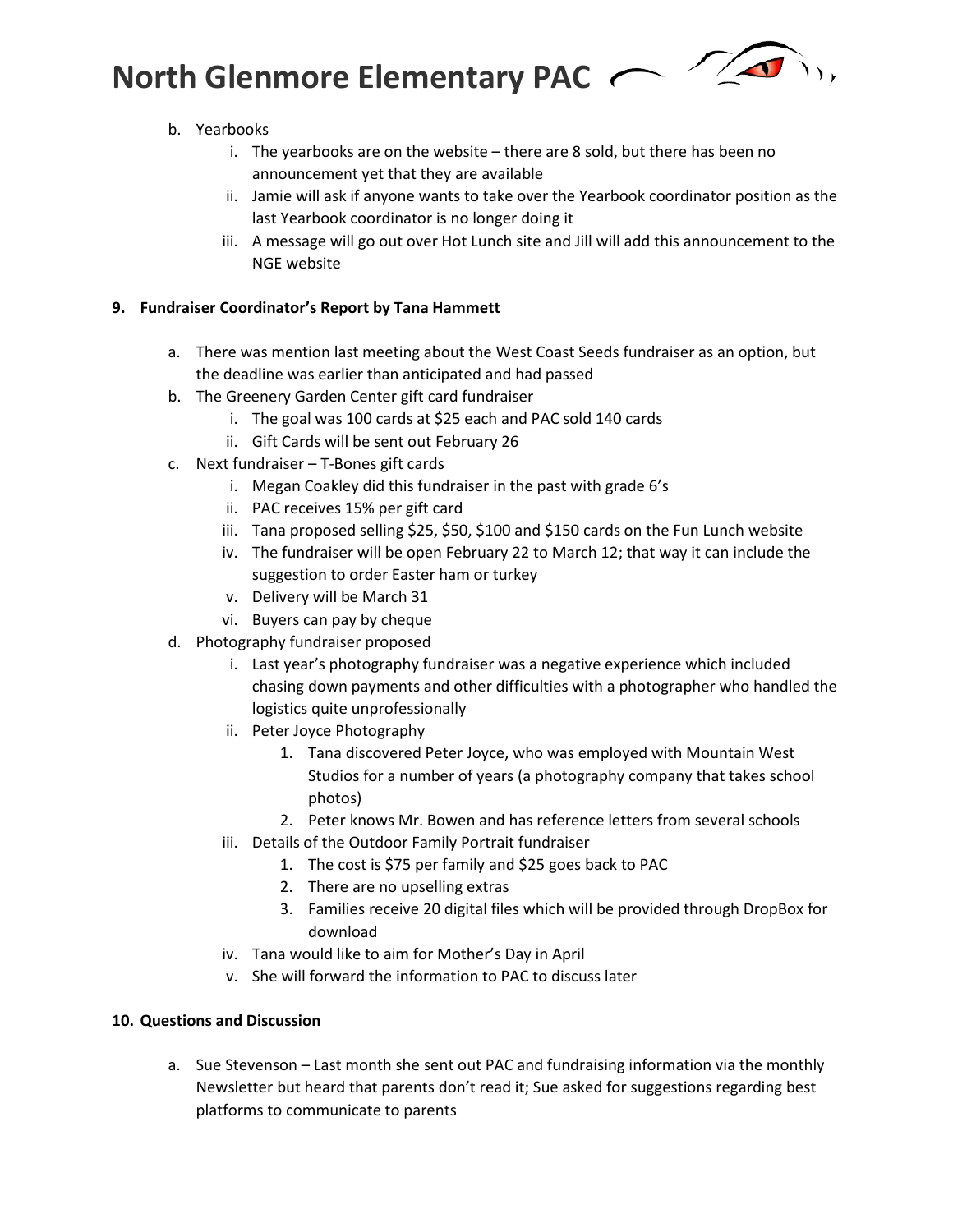

- i. Tana She reads the newsletters but finds that the information can be repetitive and has heard from many parents that they do not read it
- ii. Becky She reads the newsletters but presented the following options:
	- 1. Suggested including highlights or a preview of the important information that will be in the newsletter into the email body
	- 2. Wondered if Freshgrade is still be utilized as her daughter's teacher does not seem to be using it for her class this year
	- 3. Finds messages in School Messenger but does not receive notifications
		- a. Sue If you text 978338 with the letter Y you will begin to receive text messages
		- b. Tana She receives the PAC messages from that number
- iii. Shawna The PAC in Langley had a separate PAC newsletter as well and used Facebook to communicate to parents; perhaps a survey can be sent to parents to receive their preferred methods – social media is so accessible by phone
- iv. Tana Perhaps modify the layout of the newsletter itself and sequence the information differently so that it's easier to follow (First page: coming events; Second page: Important notices, etc.)
- v. Tana Can we share newsletter items in PAC communication?
	- 1. Sue The newsletter is public and available on the NGE website, and content can be shared
- vi. Sue She appreciated all the good suggestions and ideas
- b. Shawna She heard that hot lunch is resuming in a school in Chilliwack; could that happen for NGE in the near future?
	- i. Sue This is a district decision and SD23 decided that, no, it will not happen until we can open up cohorts in the school
- c. Tana Regarding the playground, could some information and visuals be made up to be sent to parents; it would help them to see what they are contributing their funds for and help inspire their contributions
	- i. Sue There is no definite start date, but building will likely begin in the next few weeks as she heard that it will be finished by the end of Spring Break; she loves the idea of sharing information and/or visuals and has a good artist's rendition of what it looks like and can put it up on the website
	- ii. Jill all the playground pieces have been ordered and are on their way; she would love to have a time lapse video made of the construction process
	- iii. Sue She thanked Jennifer for informing her that Jared had previously shared the picture(s) of the projected playground with the PAC at a previous meeting, but it has not been shared with the parents of the school

# **11. Next Meeting**

a. The next meeting is scheduled for April 20; there will be no meeting in March due to Spring Break

#### **12. Meeting Adjourned**